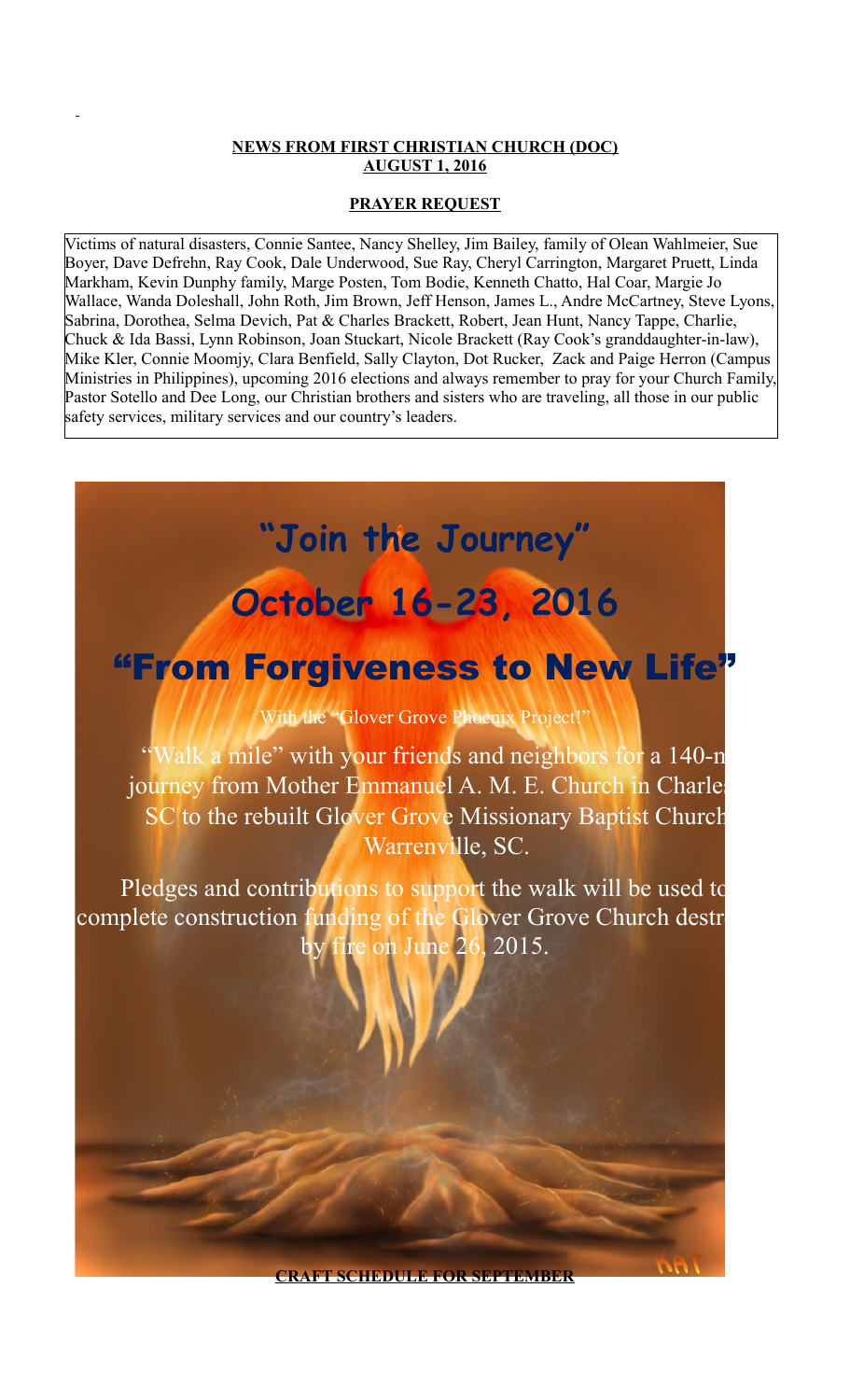9/1/16 No meeting because of DWF 9/8/16 Making envelopes with a cutting guide 9/15/16 Intro pop up card, or advanced level architectural pop-up card 9/22/16 No meeting 9/29/16 Using homemade cropping guides

For more information contact Frances Finfrock.

#### **CELEBRATION OF LIFE SERVICE FOR LESLIE SANDEFUR**

Thank you to those who made possible the very nice celebration for Leslie, with a special thank you to those who provided refreshments.

#### **REGIONAL CONFERENCE AT FIRST CHRISTIAN CHURCH, COLUMBIA, SC,**

### **SEPT 30-OCT 1, 2016**

Tickets for the Banquet Dinner which will be held on Thursday night September 29<sup>th</sup>, at First Christian Church in Columbia, SC, may be purchased from Judee Mitchell. Our Pastor and his wife Dee will be honored for their 13 years of service, as Regional Minister in SC. Carpooling can be arranged if you are planning to attend.

### **DWF NEWS**

The DWF Annual "Trash and Treasures Sale" will be held on September 24<sup>th</sup> from 8AM to 2PM. Donations are now being accepted. Please place your donations in the library or in the DWF room located in the Disciple House. We are in need of pants hangers and large boxes. We need volunteers to help with set up, pricing and clean up. Please contact Susan or Frances for more information.

### **RECONCILIATION MINISTRY**

Reconciliation Ministry is the specific mission of the Christian Church (DOC), designed to plan and implement strategies to dismantle and eradicate racism within each expression of our denomination. It invites the Church to listen to the once silenced voices of its racial/ethnic communities, learn from their wisdom and gain insight from their leadership.

On Sunday, September 25<sup>th</sup>, there will be a special offering for Reconciliation Ministry. We are inviting you to give a little extra in your offering on this day. A total of 10% of this offering, will be given to the Reconciliation Ministry.

# **RAY COOK**

While Ray Cook is recovering, cards may be sent to him at the following address:

Mr. Raymond Cook, Sr. c/o Mr. & Mrs. Charles Brackett 33 Fairforest Court Columbia, SC 29212

# **WALK TO STAMP OUT PARKINSON'S 2016**

Lisa Cottongim invites the church to join this year's Walk scheduled for Saturday, October  $8<sup>th</sup>$ , in Augusta, GA. Please contact Lisa for more information at 803-514-6064.

# **BON VOYAGE CAROLINE!**

We wish Caroline a safe and most enjoyable trip to Italy with her son. Caroline, no need to worry! We have things under control! You will be greatly missed. Safe travels and send us a postcard.